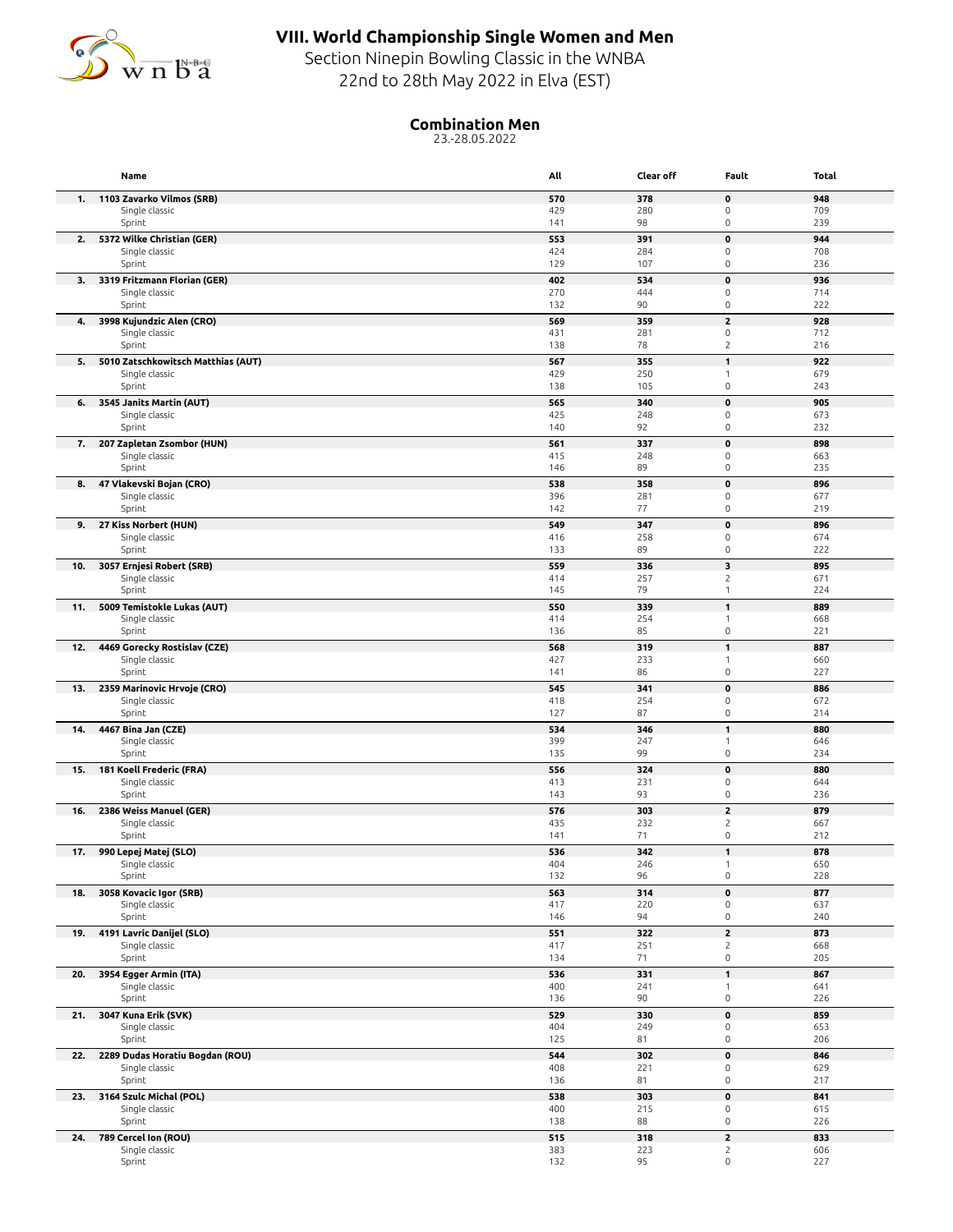

## **VIII. World Championship Single Women and Men**

Section Ninepin Bowling Classic in the WNBA 22nd to 28th May 2022 in Elva (EST)

| 25. | 3604 Tudorie Bogdan (ROU)                         | 526        | 304                        | $\mathbf{2}$                      | 830        |
|-----|---------------------------------------------------|------------|----------------------------|-----------------------------------|------------|
|     | Single classic<br>Sprint                          | 400<br>126 | 213<br>91                  | $\sqrt{2}$<br>$\mathsf{O}\xspace$ | 613<br>217 |
| 26. | 5499 Hugele Cyril (FRA)                           | 526        | 301                        | 4                                 | 827        |
|     | Single classic                                    | 396        | 221                        | 4                                 | 617        |
|     | Sprint                                            | 130        | 80                         | $\mathsf 0$                       | 210        |
| 27. | 3023 Lembla Urmas (EST)                           | 540        | 287                        | $\mathbf{1}$                      | 827        |
|     | Single classic                                    | 410        | 211                        | $\mathbf{1}$                      | 621        |
|     | Sprint                                            | 130        | 76                         | $\mathsf{O}\xspace$               | 206        |
| 28. | 2929 Krug Bartosz (POL)<br>Single classic         | 528<br>397 | 285<br>224                 | 4<br>$\mathbf{1}$                 | 813<br>621 |
|     | Sprint                                            | 131        | 61                         | 3                                 | 192        |
| 29. | 5317 Gozdzik Mateusz (POL)                        | 540        | 257                        | $\overline{\mathbf{c}}$           | 797        |
|     | Single classic                                    | 399        | 187                        | $\overline{c}$                    | 586        |
|     | Sprint                                            | 141        | 70                         | $\mathsf{O}\xspace$               | 211        |
| 30. | 5818 Hansen Martin Folmer (DEN)<br>Single classic | 537<br>404 | 248<br>167                 | 9<br>9                            | 785<br>571 |
|     | Sprint                                            | 133        | 81                         | $\mathsf{O}\xspace$               | 214        |
| 31. | 2596 Sahlman Juha (SWE)                           | 501        | 242                        | 3                                 | 743        |
|     | Single classic<br>Sprint                          | 382        | 185                        | $\overline{c}$<br>$\mathbf{1}$    | 567        |
| 32. | 1190 Bolanca Luka (CRO)                           | 119<br>431 | 57<br>248                  | 3                                 | 176<br>679 |
|     | Single classic                                    | 431        | 248                        | 3                                 | 679        |
|     | Sprint                                            |            | $\mathsf{O}$               |                                   |            |
| 33. | 154 Hazva Jaroslav (CZE)                          | 420        | 258                        | $\pmb{0}$                         | 678        |
|     | Single classic                                    | 420        | 258<br>$\mathsf{O}\xspace$ | $\mathsf{O}\xspace$               | 678        |
|     | Sprint                                            | 426        | 239                        | $\pmb{0}$                         | 665        |
|     | 34. 1105 Baranj Congor (SRB)<br>Single classic    | 426        | 239                        | $\mathsf{O}\xspace$               | 665        |
|     | Sprint                                            |            | $\mathsf{O}\xspace$        |                                   |            |
| 35. | 5200 Pointinger Jürgen (GER)                      | 401        | 255                        | $\pmb{0}$                         | 656        |
|     | Single classic<br>Sprint                          | 401        | 255<br>$\mathsf{O}\xspace$ | $\mathsf 0$                       | 656        |
| 36. | 3999 Loncarevic Adrijan (SRB)                     | 405        | 245                        | $\pmb{0}$                         | 650        |
|     | Single classic                                    | 405        | 245                        | $\mathsf{O}\xspace$               | 650        |
|     | Sprint                                            |            | 0                          |                                   |            |
|     | 37. 2424 Vlajkov Radovan (SRB)                    | 427        | 223                        | $\mathbf{1}$                      | 650        |
|     | Single classic<br>Sprint                          | 427        | 223<br>$\mathsf{O}\xspace$ | $\mathbf{1}$                      | 650        |
| 38. | 5055 Barth Daniel (GER)                           | 413        | 232                        | $\mathbf{1}$                      | 645        |
|     | Single classic                                    | 413        | 232                        | $\mathbf{1}$                      | 645        |
|     | Sprint                                            |            | $\mathsf{O}$               |                                   |            |
| 39. | 4931 Lallinger Manuel (GER)                       | 402        | 238                        | $\pmb{0}$                         | 640        |
|     | Single classic<br>Sprint                          | 402        | 238<br>$\mathsf{O}\xspace$ | $\mathsf{O}\xspace$               | 640        |
| 40. | 70 Cech Ivan (SVK)                                | 409        | 230                        | $\pmb{0}$                         | 639        |
|     | Single classic                                    | 409        | 230                        | $\mathsf{O}\xspace$               | 639        |
|     | Sprint                                            |            | 0                          |                                   |            |
| 41. | 4743 Vsetecka Markus (AUT)<br>Single classic      | 392<br>392 | 241<br>241                 | $\pmb{0}$<br>$\mathsf{O}\xspace$  | 633<br>633 |
|     | Sprint                                            |            | $\mathsf{O}$               |                                   |            |
|     | 42. 1191 Mance Matija (CRO)                       | 393        | 240                        | 0                                 | 633        |
|     | Single classic                                    | 393        | 240                        | $\mathsf{O}\xspace$               | 633        |
|     | Sprint                                            |            | $\mathsf{O}$               |                                   |            |
| 43. | 3009 Kozma Karoly (HUN)<br>Single classic         | 389<br>389 | 240<br>240                 | $\mathbf 0$<br>0                  | 629<br>629 |
|     | Sprint                                            |            | 0                          |                                   |            |
| 44. | 5112 Kragelj Gasper (SLO)                         | 408        | 221                        | $\overline{2}$                    | 629        |
|     | Single classic                                    | 408        | 221                        | $\overline{c}$                    | 629        |
|     | Sprint                                            |            | $\mathsf{O}$               |                                   |            |
| 45. | 4558 Juris Lukas (SVK)<br>Single classic          | 411<br>411 | 218<br>218                 | $\mathbf{1}$<br>$\mathbf{1}$      | 629<br>629 |
|     | Sprint                                            |            | 0                          |                                   |            |
| 46. | 3091 Cerin Blaz (SLO)                             | 388        | 236                        | $\mathbf 0$                       | 624        |
|     | Single classic                                    | 388        | 236                        | $\mathsf{O}\xspace$               | 624        |
|     | Sprint                                            |            | 0                          |                                   |            |
|     | 47. 25 Kakuk Levente (HUN)<br>Single classic      | 413<br>413 | 210<br>210                 | $\mathbf{1}$<br>$\mathbf{1}$      | 623<br>623 |
|     | Sprint                                            |            | $\mathsf{O}$               |                                   |            |
| 48. | 842 Huber Lukas (AUT)                             | 397        | 225                        | $\pmb{0}$                         | 622        |
|     | Single classic                                    | 397        | 225                        | $\mathsf{O}\xspace$               | 622        |
|     | Sprint                                            |            | 0                          |                                   |            |
| 49. | 2435 Nemcek Peter (SVK)<br>Single classic         | 402<br>402 | 213<br>213                 | 0<br>$\mathsf{O}\xspace$          | 615<br>615 |
|     | Sprint                                            |            | $\mathsf{O}$               |                                   |            |
|     |                                                   |            |                            |                                   |            |